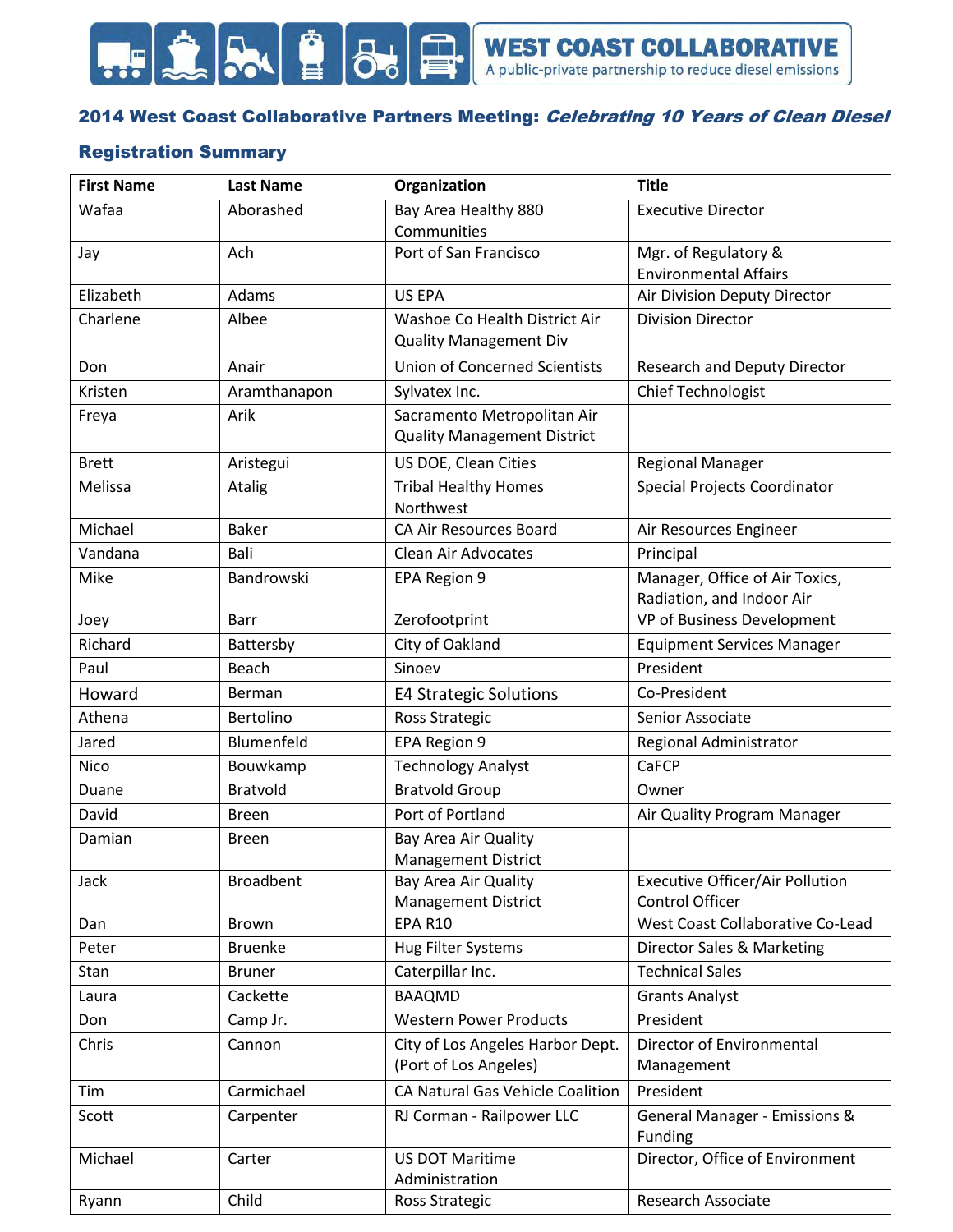# **AND AND APPROVEST COAST COLLABORATIVE**

| <b>First Name</b> | <b>Last Name</b> | Organization                                                        | <b>Title</b>                                               |
|-------------------|------------------|---------------------------------------------------------------------|------------------------------------------------------------|
| Glen              | Chrusciel        | John Deere                                                          | Program Manager                                            |
| Michael           | Coates           | Mightycomm                                                          | <b>CEO</b>                                                 |
| Wayne             | Cochrane         | <b>CDTi</b>                                                         | <b>Regional Sales Manager</b>                              |
| Leila             | Cook             | USEPA/OTAQ                                                          | <b>Associate Office Director</b>                           |
| Tyler             | Cooley           | U.S. EPA                                                            | Analyst                                                    |
| Paul              | Cort             | Earth Justice                                                       |                                                            |
| Yair              | Crane            | E2MT                                                                | Associate                                                  |
| Kenneth           | Davidson         | EPA Region 9                                                        | <b>Environmental Scientist</b>                             |
| Hank              | de Carbonel      | Calif. Concrete Pumpers Alliance                                    | Director                                                   |
| Cindy             | DeLisle          | Webasto Thermo & Comfort<br>North America, Inc.                     | <b>Trade Show Coordinator</b>                              |
| Pete              | Devlin           | <b>DOE</b>                                                          | <b>Market Transformation Program</b><br>Manager            |
| Francisco         | Donez            | US EPA Region 9, West Coast<br>Collaborative                        | Ports/Marine/Rail Sector Lead                              |
| Donald            | <b>Dossett</b>   | EPA Region 10                                                       | <b>Unit Manager</b>                                        |
| Maverick          | <b>Douglas</b>   | San Francisco Airports District,<br>FAA                             |                                                            |
| Kevin             | Downing          | OR DEQ                                                              | Clean Diesel Program Coordinator                           |
| Kerry             | <b>Drake</b>     | U.S. EPA, Region 9                                                  | Associate Director, Air Division                           |
| Sean              | Edgar            | CleanFleets.net                                                     | Director                                                   |
| Carlos            | Evans            | Office of Sustainable<br>Communities, USEPA                         | Attorney-Advisor                                           |
| Anthony           | Fournier         | <b>BAAQMD</b>                                                       | Director, Strategic Incentives                             |
| Amy               | Fowler           | Puget Sound Clean Air Agency                                        | Manager, Clean Air Initiatives                             |
| Andre             | Freeman          | California Energy Commission                                        | <b>Energy Commission Specialist</b>                        |
| Tom               | <b>Fulks</b>     | Diesel Technology Forum                                             | West Coast Rep                                             |
| Janice            | Gedlund          | Port of Seattle                                                     | Seaport Air Quality Program<br>Manager                     |
| Jeanne            | Geselbracht      | EPA Region 9                                                        | <b>Environmental Scientist</b>                             |
| Maya              | Giannini         | Wrightspeed                                                         | <b>Marketing Manager</b>                                   |
| Sheraz            | Gill             | San Joaquin Valley Unified Air<br><b>Pollution Control District</b> | Director of Strategy and Incentives                        |
| Margaret          | Gordon           | West Oakland Environmental<br><b>Indicators Project</b>             | Co-Director                                                |
| Camron            | Gorguinpour      | Department of Defense                                               | Executive Director, DOD PEV<br>Program                     |
| Mary              | Grandjean        | Idaho DEQ                                                           | <b>Grant Manager</b>                                       |
| Larry             | Greene           | Sacramento Metropolitan Air<br><b>Quality Management District</b>   | <b>Executive Director/Air Pollution</b><br>Control Officer |
| Adam              | Gross            | <b>ESW Group</b>                                                    | Director of Sales                                          |
| John              | Haeckel          | <b>Marine Fuel Partners</b>                                         | CEO                                                        |
| John              | Handzo           | UNR   Business Environmental<br>Program                             | Projects Manager                                           |
| David             | Hatfield         | SMUD                                                                | Project Manager                                            |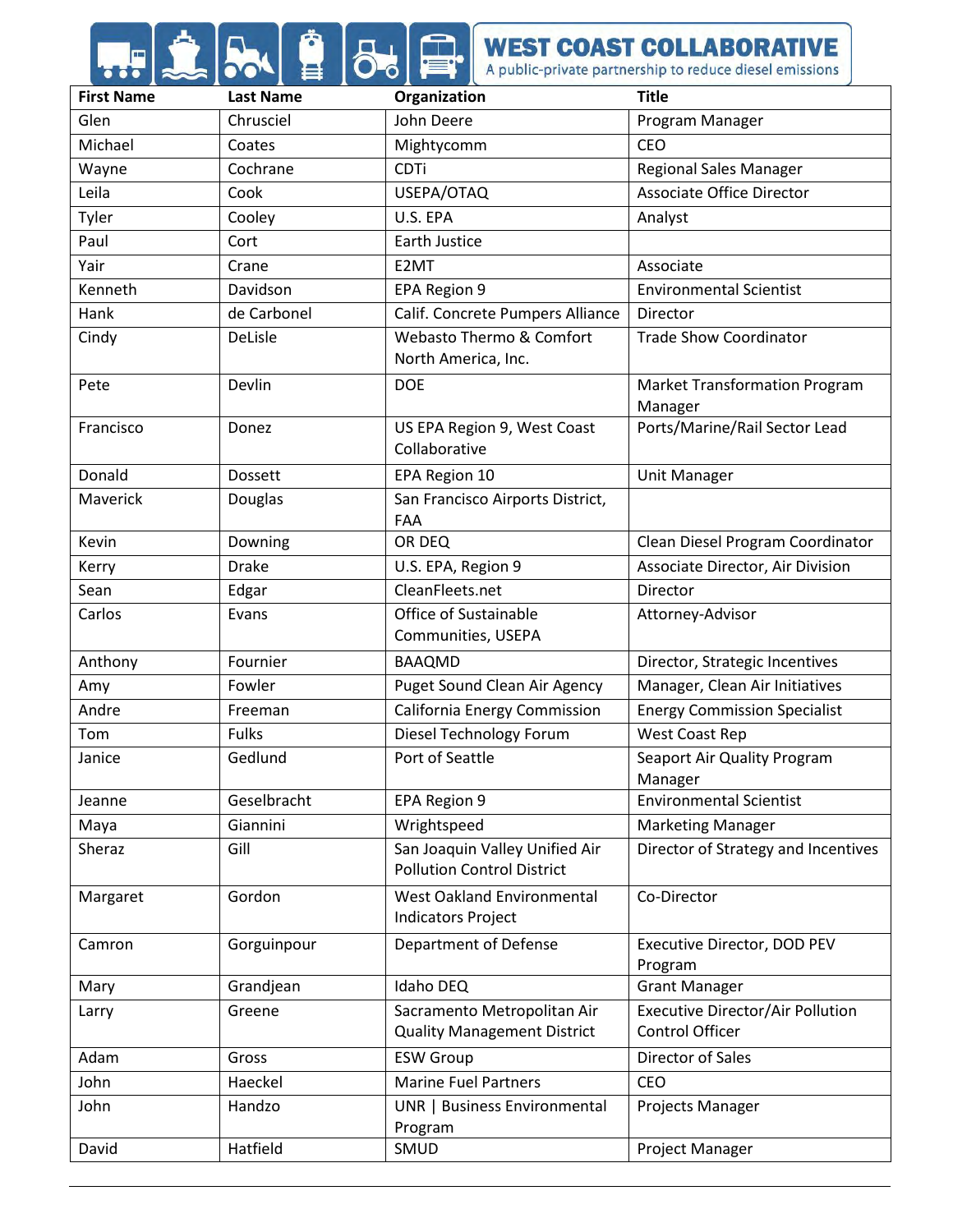# **FILED AND APUBLIC PROPERTY COAST COLLABORATIVE**

| <b>First Name</b> | <b>Last Name</b> | Organization                                                                             | <b>Title</b>                                                         |
|-------------------|------------------|------------------------------------------------------------------------------------------|----------------------------------------------------------------------|
| Jim               | Haussener        | <b>CMANC</b>                                                                             | <b>Executive Director</b>                                            |
| Patrick           | Higgins          | Peterson Power Systems -<br>Caterpillar                                                  | <b>Product Support Manager</b>                                       |
| Sharon            | Hoff             | San Francisco Clean Cities<br>Coalition                                                  | <b>Clean Cities Coordinator</b>                                      |
| Steve             | Hoke             | <b>Diesel Emissions Service</b>                                                          | President                                                            |
| Ryan              | Huft             | Air Resources Board                                                                      | Air Resources Engineer                                               |
| Shane             | Hurley           | FleetServ                                                                                | <b>VP Business Development</b>                                       |
| Louise            | Huttinger        | ICF International                                                                        | Associate                                                            |
| Daniel            | Inouye           | Washoe County Health District -<br><b>AQMD</b>                                           | <b>Branch Chief</b>                                                  |
| Cindy             | James            | <b>Washington State Department</b><br>of Ecology                                         | <b>Clean Diesel Grants and Contracts</b><br>Coordinator              |
| Derek             | Jennejohn        | Metro Vancouver                                                                          | Senior Engineer                                                      |
| <b>Rick</b>       | Jesse            | <b>ESW-Cleantech</b>                                                                     |                                                                      |
| Rob               | Johannsen        | <b>Caterpillar Emissions Solutions</b>                                                   | <b>Marketing Manager</b>                                             |
| Royce             | Johnson          | Webasto Thermo & Comfort NA                                                              | <b>Regional Sales Manager</b>                                        |
| <b>Deborah</b>    | Jordan           | U.S. EPA, Region 9                                                                       | Director, Air Division                                               |
| Jennifer          | Kalafut          | California Public Utilities<br>Commission                                                | <b>Energy Advisor</b>                                                |
| Kevin             | Kanning          | <b>ADOMANI</b>                                                                           | COO                                                                  |
| Kate              | Kelly            | Office of Air, Waste & Toxics,<br>EPA Region 10                                          | Director                                                             |
| Adam              | Langton          | <b>CPUC</b>                                                                              | Senior Energy Analyst                                                |
| Toni              | Lemus            | APL, Ltd.                                                                                | <b>Environmental Specialist</b>                                      |
| Tim               | Leong            | Port of Oakland                                                                          | Port Environmental Scientist                                         |
| Todd              | Lewis            | Donaldson Co., Inc                                                                       | Director of Sales                                                    |
| Mark              | London           | Espar                                                                                    | Senior Field Service Rep                                             |
| Joe               | Lyou             | <b>Coalition for Clean Air</b>                                                           | President & CEO                                                      |
| Gay               | MacGregor        | <b>USEPA</b>                                                                             | Senior Policy Advisor                                                |
| Ben               | Machol           | <b>EPA</b>                                                                               |                                                                      |
| Kevin             | Maggay           | <b>BNSF Railway</b>                                                                      | Senior Manager of Environmental<br><b>Operations</b>                 |
| Trina             | Martynowitz      | <b>EPA</b>                                                                               |                                                                      |
| Cynthia           | Marvin           | California Air Resources Board                                                           | Chief, Transportation and Toxics<br><b>Division</b>                  |
| Ryan              | McCarthy         | California Air Resources Board,<br>Pacific Coast Partnership on<br><b>Climate Policy</b> | <b>Science and Technology Policy</b><br>Advisor, Office of the Chair |
| Penelope          | McDaniel         | <b>USEPA</b>                                                                             | Region 9 Lead, West Coast<br>Collaborative                           |
| Dennis            | McLerran         | US EPA, Region 10                                                                        | Regional Administrator                                               |
| John              | Mikulin          | US EPA, Region 9                                                                         | Public Fleets - West Coast<br>Collaborative                          |
| Wayne             | Miller           | <b>UC Riverside</b>                                                                      | Adj Professor & Assoc Director                                       |
| Richard           | Mitchell         | City of Richmond                                                                         | Director of Planning & Building                                      |
|                   |                  |                                                                                          |                                                                      |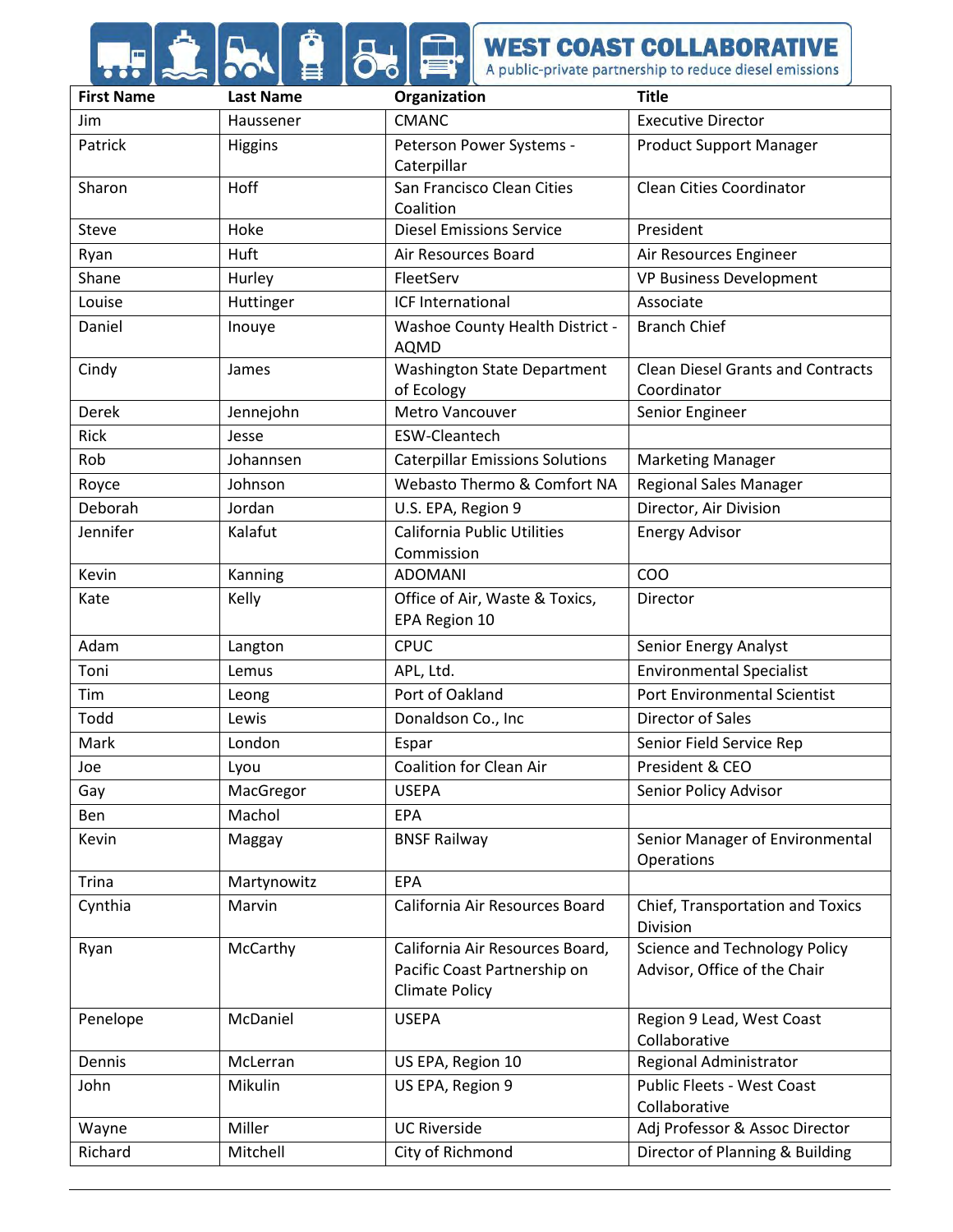### **AND AND APPROVEST COAST COLLABORATIVE**

| <b>First Name</b> | <b>Last Name</b> | Organization                                          | <b>Title</b>                                    |
|-------------------|------------------|-------------------------------------------------------|-------------------------------------------------|
| Matt              | Miyasato         | South Coast Air Quality                               | Deputy Executive Officer                        |
|                   |                  | <b>Management District</b>                            |                                                 |
| Renee             | Moilanen         | Port of Long Beach                                    | Manager of Air Quality Practices                |
| Dale              | Morin            | <b>UPS</b>                                            | <b>Automotive Engineering</b>                   |
|                   |                  |                                                       | <b>Environmental Manager</b>                    |
| Robert            | Morrelli         | <b>Western Power Products</b>                         | <b>Principal Advisor Emission</b><br>Compliance |
| Wayne             | Nastri           | <b>E4 Strategic Solutions</b>                         | Co-President                                    |
| Erik              | <b>Neandross</b> | Gladstein, Neandross and                              | <b>CEO</b>                                      |
|                   |                  | Associates                                            |                                                 |
| Michael           | Neward           | Bay Area Air Quality                                  |                                                 |
|                   |                  | <b>Management District</b>                            |                                                 |
| Edward            | Ober             | Schneider Electric                                    | Development Manager                             |
| Timothy           | OConnor          | <b>Environmental Defense Fund</b>                     | Director                                        |
| Peter             | Okurowski        | California Environmental                              | Senior Associate                                |
|                   |                  | Associates                                            |                                                 |
| <b>ADEWALE</b>    | <b>OSHINUGA</b>  | SOUTH COAST AIR QUALITY<br><b>MANAGEMENT DISTRICT</b> | PROGRAM SUPERVISOR                              |
|                   |                  |                                                       |                                                 |
| Lina              | Patel            | Bay Area Air Quality<br><b>Management District</b>    |                                                 |
| Priyanka          | Pathak           | US EPA - Region 9                                     | <b>Environment Protection Specialist</b>        |
| Ben               | Patton           | Sylvatex                                              | <b>Business Strategy</b>                        |
| Idalia            | Perez            | US EPA Region 9                                       | <b>Rule Writer</b>                              |
| Alan              | Rakow            | <b>RDO Equipment</b>                                  | Power Plant Technology &                        |
|                   |                  |                                                       | <b>Emission Specialist</b>                      |
| Dr. Veerabhadran  | Ramanathan       | UCSD, California                                      | Distinguished Professor of Climate              |
|                   |                  | <b>UNESCO Professor of Climate</b>                    | <b>Sciences</b>                                 |
|                   |                  | and Policy, TERI University,<br>Delhi                 |                                                 |
|                   |                  | Chair, ABC-International                              |                                                 |
|                   |                  | Program of UNEP                                       |                                                 |
| Gary              | Rennie           | EPA Region 1                                          | Air Quality Planning                            |
| Laura             | Reyes            | KleenSpeed Technologies Inc.                          | <b>CEO</b>                                      |
| Larry             | Rillera          | ca energy commission                                  | <b>Clean Transportation Development</b>         |
| Michelle          | Roos             | E4 Strategic Solutions, Inc.                          | Consultant                                      |
| Keith             | Rose             | <b>US EPA</b>                                         | <b>Environmental Scientist</b>                  |
| Kirk              | Rosenkranz       | California Air Resources Board                        | Air Pollution Specialist                        |
| Gabe              | Rozsa            | Prime Policy Group                                    | <b>Managing Director</b>                        |
| Katrinka          | Ruk              | <b>Council of Industries</b>                          | <b>Executive Director</b>                       |
| Julia             | Ruslys           | Nett Technologies, Inc.                               | <b>Inside Sales Executive</b>                   |
| Seyed             | Sadredin         | San Joaquin Valley Unified Air                        | Executive Director / APCO                       |
|                   |                  | <b>Pollution Control District</b>                     |                                                 |
| Carlton           | Sapp             | Hug Filtersystems                                     | Sales Manager West Coast                        |
| Justin            | Scalzi           | <b>Complete Coach Works</b>                           | <b>EV Sales Manager</b>                         |
| Allen             | Schaeffer        | Diesel Technology Forum                               | <b>Executive Director</b>                       |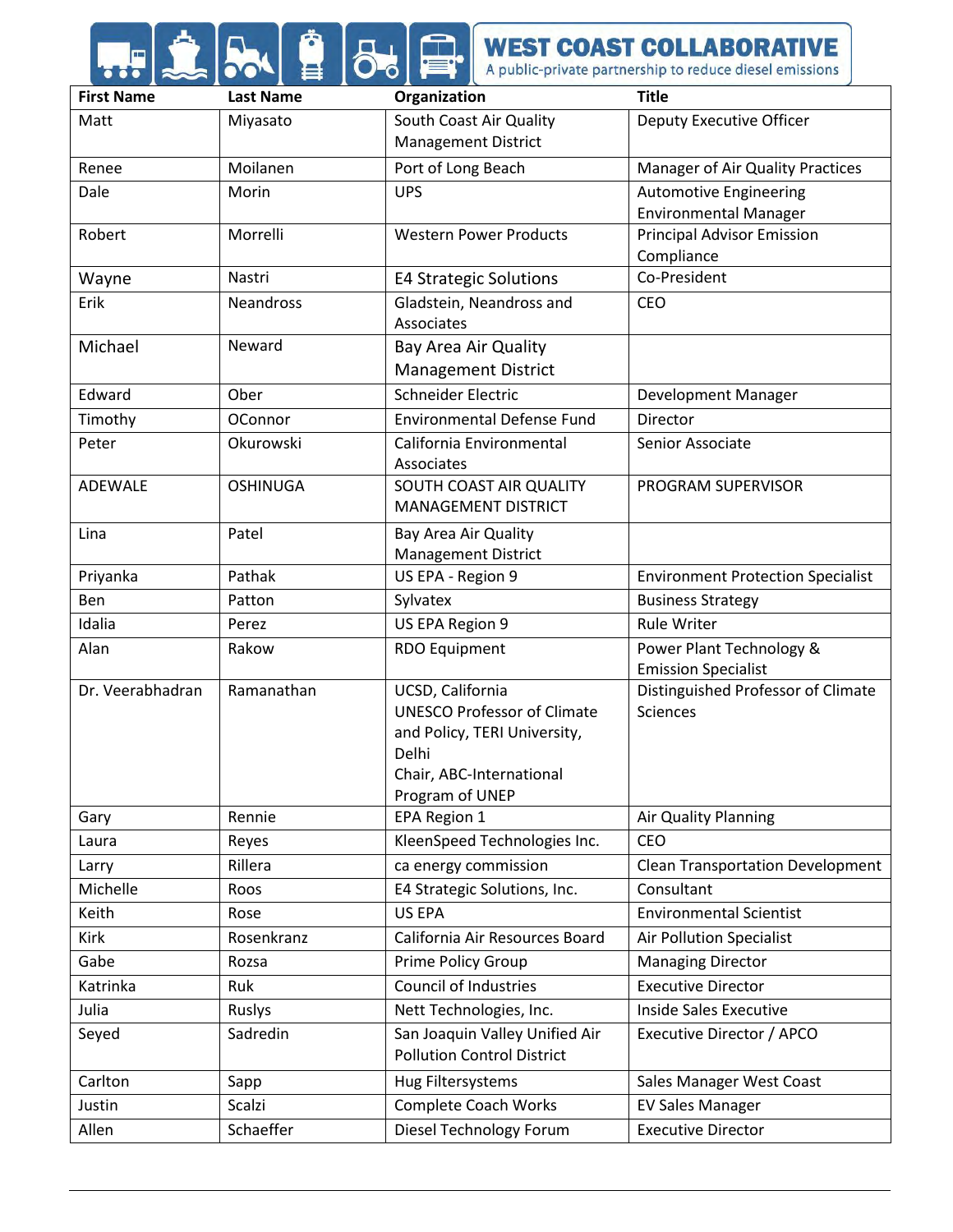## **A DOMET COAST COLLABORATIVE**

| <b>First Name</b> | <b>Last Name</b> | Organization                           | <b>Title</b>                                                |
|-------------------|------------------|----------------------------------------|-------------------------------------------------------------|
| Matt              | Schrap           | <b>Crossroads Equipment Lease</b>      | <b>VP Government Programs</b>                               |
|                   |                  | and Finance                            |                                                             |
| Ryan              | Schuchard        | <b>BSR</b>                             | Associate Director, Partnership<br>Development and Research |
| Suzanne           | Seivright        | Valley Power Systems, Inc              | Manger of Regulatory Affairs and                            |
|                   |                  |                                        | Compliance                                                  |
| Adam              | Shapiro          | Bay Area Air Quality                   | <b>Grants Analyst</b>                                       |
|                   |                  | <b>Management District</b>             |                                                             |
| Ben               | Sharpe           | The International Council on           | Senior Researcher                                           |
|                   |                  | <b>Clean Transportation</b>            |                                                             |
| Samir             | Sheikh           | San Joaquin Valley Air Pollution       | Deputy Air Pollution Control                                |
|                   |                  | <b>Control District</b>                | Officer                                                     |
| Chris             | Shimoda          | <b>California Trucking Association</b> | Director of Policy                                          |
| <b>MELISSA</b>    | SHURLAND         | <b>FEDERAL RAILROAD</b>                | PROGRAM MANAGER                                             |
|                   |                  | <b>ADMINISTRATION</b>                  |                                                             |
| Rose              | Siengsubcharti   | Port of Long Beach                     |                                                             |
| Johnnie           | Siliznoff        | <b>USDA-NRCS</b>                       | State AQ Specialist                                         |
| Richard           | Sinkoff          | Port of Oakland                        | Director of Environmental                                   |
| Alexander         |                  | <b>FTA</b>                             | Programs & Planning                                         |
|                   | Smith            |                                        | <b>Community Planner</b>                                    |
| Steven            | Sokolsky         | <b>CALSTART</b>                        | Program Manager                                             |
| <b>Steve</b>      | Sonni            | <b>NRE</b>                             | Senior Account Executive,<br>Southwest Region               |
| Alex              | Spataru          | The ADEPT Group, Inc.                  | President                                                   |
| Joseph            | Steinberger      | Bay Area Air Quality                   |                                                             |
|                   |                  | <b>Management District</b>             |                                                             |
| Kathleen          | Stewart          | US EPA R9                              | <b>Community Toxics Coordinator</b>                         |
| Grant             | Stickney         | Peterson Cat                           | <b>Product Support and Emissions</b>                        |
|                   |                  |                                        | Solutions                                                   |
| Till              | Stoeckenius      | <b>ENVIRON</b>                         | Senior Manager                                              |
| Ted               | Strauss          | <b>USDA NRCS</b>                       | Director, Air Quality                                       |
| Brittany          | Syz              | <b>Oberon Fuels</b>                    | General Counsel/VP Bus Dev                                  |
| Tim               | Taylor           | Sacramento Air District                | <b>Division Manager</b>                                     |
| <b>Bob</b>        | Toy              | <b>Union Pacific Railroad</b>          | Director - Environmental                                    |
|                   |                  |                                        | Sustainability                                              |
| Luis              | Troche           | <b>USEPA OITA</b>                      | Great China Program Manager                                 |
| Kevin             | Troffer          | The Public School, Global Supply       | class member                                                |
|                   |                  | Chains class                           |                                                             |
| Peter             | Tuckerman        | DIESEL EMISSIONS SERVICE               | <b>VICE PRESIDENT</b>                                       |
| Mike              | Tunnell          | <b>American Trucking Associations</b>  | Director, Energy and                                        |
|                   |                  |                                        | <b>Environmental Affairs</b>                                |
| Sedale            | Turbovsky        | CarbonBLU                              | <b>Head Project Manager</b>                                 |
| Lucita            | Valiere          | EPA - Region 10 Seattle                | <b>Environmental Protection</b>                             |
|                   |                  |                                        | Specialist                                                  |
| Bill              | Van Amburg       | <b>CALSTART</b>                        | Senior Vice President                                       |
| Karen             | Vitulano         | EPA Region 9                           | <b>Environmental Scientist</b>                              |
| Zhenlei           | Wang             | California Air Resources Board         | Air Resources Engineer                                      |
| Peter             | Ward             | Alternative Fuels Advocates LLC        | Principal                                                   |